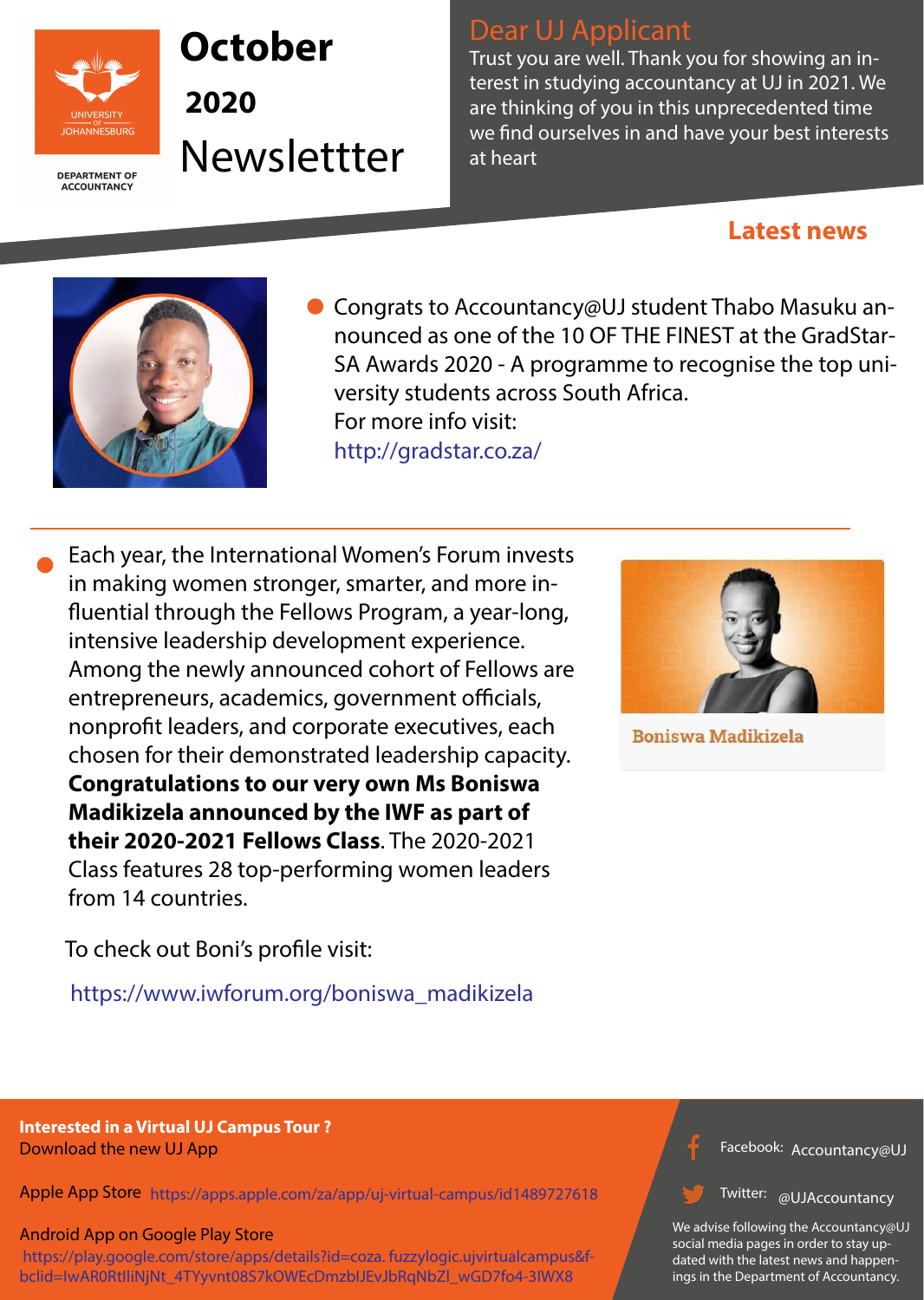Wow! Check out the October edition of AccountancySA Magazine - OF **WORK** 

- **https://www.facebook.com/OcialSAICA/?eid=ARBlKlZuahK5\_1JvYbw0cjhoV7BifaEMqufCNEnI6ftiAz7yGn0obRJae1zViqRqkrxWDcPHEtkCy16k&fref=mentions&\_\_xts\_\_[0]=68.ARDK4VTHsEwP9zp2Xjtn-qILLQTGgOA6XYO4MBxITe1R6cfJejKpwZoDnlJngZSsF252WAx** African Institute of Chartered Accountants Tax Panel Discussion during the past **hIdJFex\_DkZ7Zr-uGT0q06RU9abZVsvrGroHvM29i3sZfNbONVOmq5UYItMDDN1\_UKuhyUAccvvBFfLpprv7j9m9XfCSjL4AlgF3fP9HIVOSdt0Ow • Congrats to Mr Muneer Hassan who was part of a very prestigious SAICA - The South** week:
	- SESSION 3: TAXPAYER RIGHTS AND REMEDIES WHEN SARS HAS A DISASTER
	- This session focussed on taxpayer rights and remedies in a time when SARS experiences a disaster (SARS IT failures, pandemic, crime (refund hijack)) and what are taxpayers' responsibilities during this time.

Click for details: https://www.accountancysa.org.za/october-2020-issue/

The panel included:

- Edward Kieswetter (SARS Commissioner)
- Prof. Thabo Legwaila (CEO: Office of the Tax Ombud)
- Mark Kingon (SARS: Stakeholder Relations Integrity and Anti-Corruption)
- Patricia Williams (Bowmans: Tax Partner)
- Sharon Smulders (SAICA Project Director: Tax Advocacy)



### with :

Prof Linda de Beer (UJ Professor of Practice)

Prof Amanda Dempsey (UJ Senior Director) Prof Monica Singer (UJ Professor of Practice) Prof Ajen Sita (UJ Professor of Practice)

## **Latest news**

Every industry has its stalwarts: the people who caw what was and determined that it could ... and saw what was and determined that it could – and<br>should – be better. In South Africa, those people<br>had obvious challenges: the lack of transformation within the industry was a significant problem, while there was a clear imperative to ensure that professionals adhered to the strictest standards in terms of ethics. The profession of today is a In terms of ethics. The protession of today is a<br>testimony to their efforts. Of course, there remain<br>areas to be addressed, with questions around the<br>recent dubious practices of some firms causing<br>concern amongst many prof example for the next, it is certain that these, too,<br>will be overcome. We salute them!

Linda de Beer 'My career has been driven by a broad objective:

to serve the public interest. In my view, every<br>director or company that I can help; every set<br>of accounts and technical standard or guide that or accounts and economic standard or given that I can contribute to disseminating adds to the credibility of our companies, our capital markets and, ultimately, the wealth of our people.

This quiding principle has led Linda through a career which has contributed significantly to the pliftment of reporting standards in South Africa.

Her election as chair of the International Auditing and Assurance Board's Consultative Advisory Group stands out at a career highlight: 'I didn't think "a girl from Africa" like myself would get the most votes for that job,' she says of the 35<br>international organisations (including the World international organisations (including the World<br>Bank, CFA Institute, Basel, IOSCO and others) thal voted her in. Meanwhile, her recent appointment as chair of the Public Interest Oversight Board in Madrid was something 'I could never have dreamed of'.

Linda was also honoured to have been asked to<br>be named a director of the turnaround board at Tongaat-Hulett late last year.

Some of her recent highlights include her 2016<br>appointment to the Investor Advisory Group of the<br>Public Company Accounting Oversight Board in<br>the United States (where she was one of only two non-Americans) and the publication of the book The auditor: quo vadis co-written with Mervyn

Linda was involved in motivating for the adoption<br>of international standards (IFRS and ISA) without



 $\sum_{40}$ 

dment in South Africa and later pushed for FRS to obtain legal backing in the Companies Act<br>of 2008. 'International standards enable investors or 2006. International standards enable lives<br>to understand the "language" we speak when<br>we report, and this builds trust and confidence in our companies and our market,' she explains She played a key role in the establishment of the JSE's GAAP Monitoring Panel (now the Financial ting Investigations Panel Committee) while reporting investigations rained to a process where the<br>association more actively started taking action<br>against CAs(SA) who failed to complain with the IFRS. She also served on local standard-setting structures and was closely involved in many

aspects of debate around the 2008 Companies Act. Linda served on the King Committee from<br>2002 until earlier this year and was part of the drafting of King III and IV, training many directors and executives on the King codes over the years. Since 2010 she has served on the boards of<br>numerous listed companies,<br>currently Aspen, Momentum

Metropolitan, Omnia and

their audit committees.

Tongaat-Hulett, often chairing

**Monica Singer** 



**CELEBRATING 40 YEARS OF TRUST LEADERSHIP** 

intuitive understanding of business."

Monica's experience has always been shaped<br>by her international outlook; when just 30<br>years old, she was sufficiently well-versed in<br>practices at both a local and international level to be invited to represent South Africa on the<br>International Accounting Standards Committee It was exhilarating to be part of this community teracting with the best accountants in the worl<br>he experience contributed to her passion for th

After leaving SAICA in 1995. Monica joined the World Bank. Her major contribution of this time<br>continues to leave its mark even today: it was O Monica who insisted on the introduction of stricte entrols to be implemented by countries wishing to borrow funds from the bank.

etterment of financial markets.

of its history, at the time when the market was or the mediatory of the mediator of the property deregulated. This position was followed by another, equally stimulating stint, this time as CEO of Liberty. Roy says that his time here stands out Monica's next move was similarly impactful:<br>returning to the markets in South Africa, she took<br>to digitising the JSE with the implementation of<br>STRATE, which she ran for 19 years. Her work or the privilege of working with Donald Gordon, a fellow CA and then chair of the company. 'It was<br>wonderful to work alongside someone who had an here is a point of pride: 'Before the introduction of<br>STRATE, South Africa was considered one of the worst emerging markets in the world in terms of<br>operational and settlement risk; afterwards, we were

Roy is confident that the prestige of the profession, such as it was under the leadership of<br>usinesspeople like Gordon, will return – although judged by the World Economic Forum to be amongst the top three countries in the world in terms of financial market infrastructures and standards." this will be a lengthy process, he says. 'Reputations<br>are developed over decades and lost in years,<br>so it will take time to restore the confidence of<br>the investing public and the consumer,' he says. Monica left in 2017 to focus on an entirely new area: blockchain technology. 'I realised that we<br>couldn't deal with corruption, audit failures and<br>the issues that brought about the financial crisis .<br>However, with a strong ethical underpinning, it can<br>happen – and, with auditing firms appearing to be in 2008, as the entire system was broken,' she regaining their standing in society, there are signs<br>that the ethical base is returning. says. Inspired by a paper that motivated for decentralised record-keeping in an immutable<br>ledger, with multiples copies of the ledger writter

for all the actors at the same time, using the<br>internet of value so that auditing procedures<br>could be conducted in real time, Monica joined Monica knew that she wanted to be a CA from<br>the time she was a child; her interest in the<br>profession having been piqued by the accountants<br>visiting her home to discuss her father's business. ConsenSys, the biggest blockchain company in<br>the world. Tts a company that has real potential<br>to change the world of finance, along with many<br>other industries,' she enthuses.

in the evening.



and this metamorphosis has continued so that today's<br>University of Johannesburg is recognised as providing<br>an educational home to a number of students from degree as entry into the Initial Test of Comp exam (ITC) of the SAICA as an example of what has been achieved

Amanda says that she has transformed along with the university. She joined the faculty as a lecturer<br>of Accounting 1 and remained in this position for 22 years before being appointed to head of department<br>and soon thereafter, dean – a position she held for learning. In the wake of the COVID-19 lockdown 11 years. Her current post as senior director of the<br>School of Accounting has allowed her to return to her more than computers to the 5 000 students in Amanda played a crucial role in helping more black<br>students sit in her lecture halls. Her involvement<br>with the Thuthuka Bursary Fund started in 2002 efforts have ensured that UJ is one of only two with an initial focus on school-level accounting in during 2020, without lowering standards.

#### where an initial rocus on school-level accounting in<br>the Eastern Cape. She then shifted her accent to<br>historically disadvantaged institutions (HDIs), project<br>managing the University of Fort Hare's (UFH) SAICA accreditation process, travelling to East London every<br>evening to make the early morning management **Greg Beech**

 $\Omega$ 

meetings that took place on Tuesdays. From there, she drove to Alice to lecture for six hours, returning sparked when he commenced his articles: 'It was the most incredible learning exper to see inside different organisations,' he recalls.



**Professor Amanda Dempsey** 

A career in accounting was almost a foregone<br>conclusion for Amanda: 'After completing my aptitude

tests at school, the inspector told me that because I<br>was good at maths, I should become a CA,' she recalls

Although she had always wanted to teach, she

France callsed early on that school was not her milieu.<br>In contrast, from the moment she first entered a university, she felt that she had found her second

anne. It even told my professor that I would return<br>to education as soon as I had completed my articles<br>Amanda says – which she did, commencing her

career at the then Rand Afrikaans Universiteit (RAU)<br>back in 1985.

Her journey with the university has been interesting<br>she notes, starting from the time she watched the<br>institution being built from her house, just down the<br>road, as a schoolgirl. As a lecturer, she remembers h

First 10 years beaching a purely Afrikaans, and largely<br>affluent, student body. The first major change came<br>with the introduction of English as a teaching medium,

South Africa's poorer communities as well.

roots in accounting education.

"Transformation is close to my heart,' Amanda says, noting that the most recent transformation is also one of the most significant: the shift to online the university moved learners and staff to a digital environment in little more than a week, delivering need and providing data for all students to ensure<br>that their learning continued uninterrupted. These

universities which will complete this academic yea Greg's passion for the accounting profession was

She is extremely proud of the difference Thuthuka<br>has made to HDIs, citing UFH's status as the first With his appreciation for knowledge ignited, it is<br>HDI to achieve accreditation to teach a four-year and surprising that

was part of the committee and encouraged me to take part, too. He nominated me for the committe and it was so much fun that I wanted to stay on. Graeme credits SAICA's Professional Development team for making it a joy to be part of the initiative.

Going forward, Graeme believes that accounting and auditing will always be necessary, despite technology which makes it possible to automate many of the processes currently overseen by practitioners However, it will be even more important to find avenues to address the expectations held by the public. 'I believe that we have to accept that these expectations are a reality and that we have to meet them. On the other hand, we don't have to do so alone. I think that there should be recognition of the role the broader financial reporting community has to play, too.' Progress is already being made in this area, Graeme says, pointing to new regulations in place, such as the JSE's recently introduced

#### Aien Sita

Ajen says that his 25-year career at EY has enabled him to live his purpose – something that, as a<br>purpose-led individual, he values intensely. 'Whether it is solving complex challenges with our clients. giving back to our communities or being able to mentor and grow our young people, I get to enjoy these things every day,' he notes.

His involvement with Thuthuka, which he chairs. is a prime example of this 'lived purpose'. His first engagement with the fund came about in 2010, motivated by an observation he had first made upon joining the profession as a trainee in 1993. 'Seeing that black people were poorly represented in both firms and the corporate sector, I wanted to play my part in transforming the profession. There is no better

OCTOBER 2020 acountancysa org.za 19



Ő

**CELEBRATING 40 YEARS OF TRUST LEADERSHIP** 

reached a summit and that we are already enjoying some early success, so we can afford to rest to catch our breath. However, the journey is not yet over. We cannot rest until the CA profession is truly reflective of the demographics of the society in which we live.

#### **Professor Wiseman Nkhulu**

After 44 years in the profession. Wiseman is a true industry veteran - yet its potential to make a positive impact on society still excites him. 'We're looked upon to confirm that those who have een given stewardship over our resources and finances are doing so with integrity and fulfilling their responsibilities appropriately. That's the most magnificent part of what we do,' he says.

He says that, as a teacher at various levels, it has in a privilege to contribute to the developm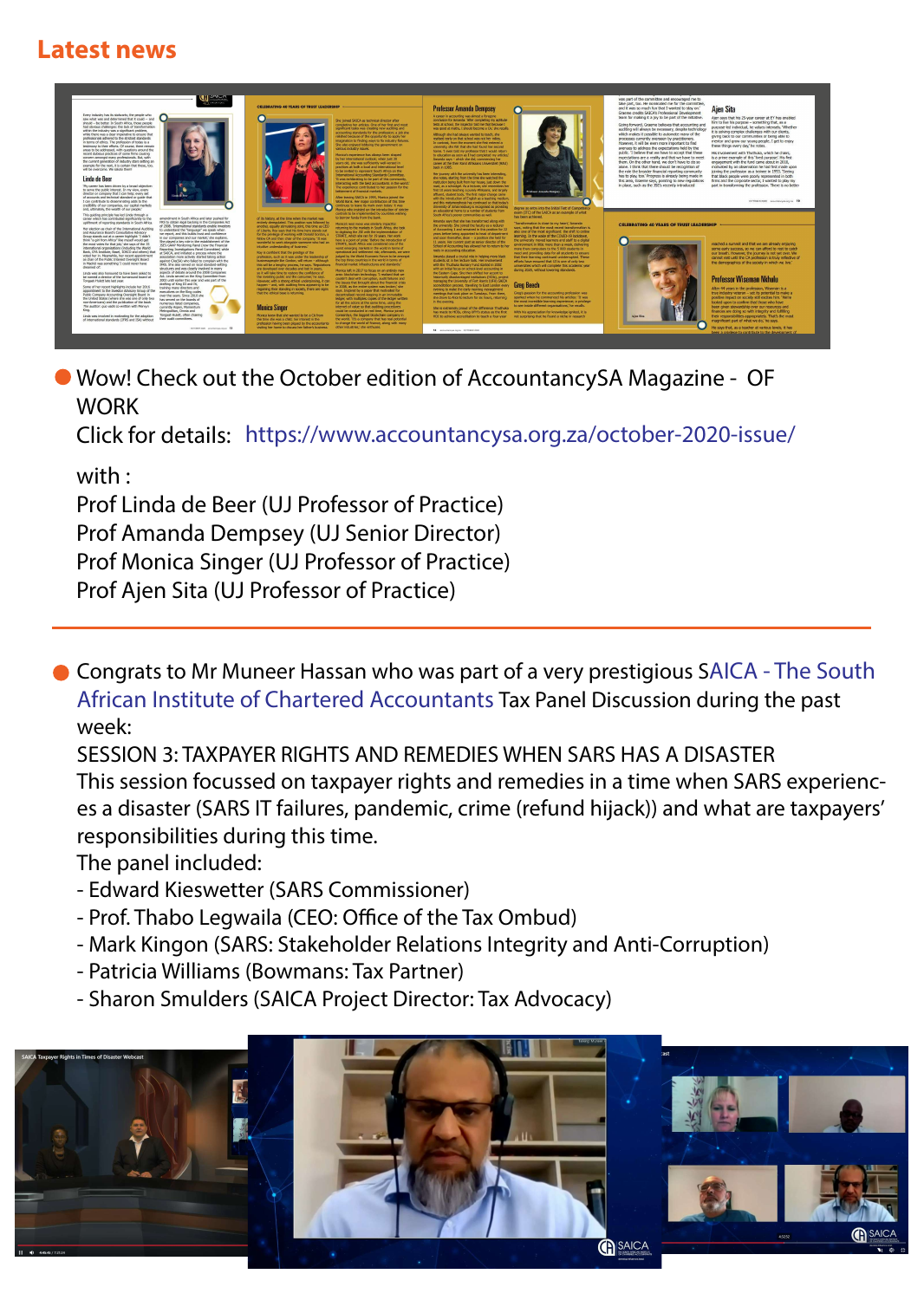#### SAICA Thuthuka Bursary Applications https://www.thuthukabursaryfund.co.za/

To check your admission status and other relevant correspondence, please visit: https://student.uj.ac.za/status.aspx

#### UJ ORANGE CARPET PROGRAMME IFor more info visit:

To check out the latest Accountancy@UJ Undergraduate Brochure visit: https://www.uj.ac.za/faculties/cbe/soa/accounting/Documents/U-J\_Accountancy\_UndergradProgrammes2020.pdf

https://www.uj.ac.za/faculties/febe/Pages/Orange-Carpet-Rewards-Programme.aspx

- "Authentic leadership is what makes @U-JAccountancy unique, the ability to invest in each student individually and make each of them feel like they belong and that they are capable of achieving anything they set their minds to." - Ms Charity Simamane #U-JAlumni Click to read:
	- https://www.facebook.com/UJAccountancy/posts/3493636380696895



- Congratulations to Accountancy@UJ #AccHons student Mr Rodney Benganga announced as the EY - Young Tax Professional of the Year 2020 - South Africa. YTPY South Africa is a competition aimed at identifying and recognising young and aspiring tax professionals where students demonstrate their tax technical, professional and inclusive leadership skills to be chosen as the "Young Tax Professional of the Year - South Africa 2020."
	- He was selected from five incredible finalists selected from 150 applications across 11 universities and will now be representing South Africa in the international competition.
	- Also proud to announce that UJ had two out of the Top 5 finalists for the competition:
	- Rodney Benganga
	- Thabo Sithole

For more info on the competition visit:

https://www.ey.com/en\_za/careers/ey-ytpysa2020

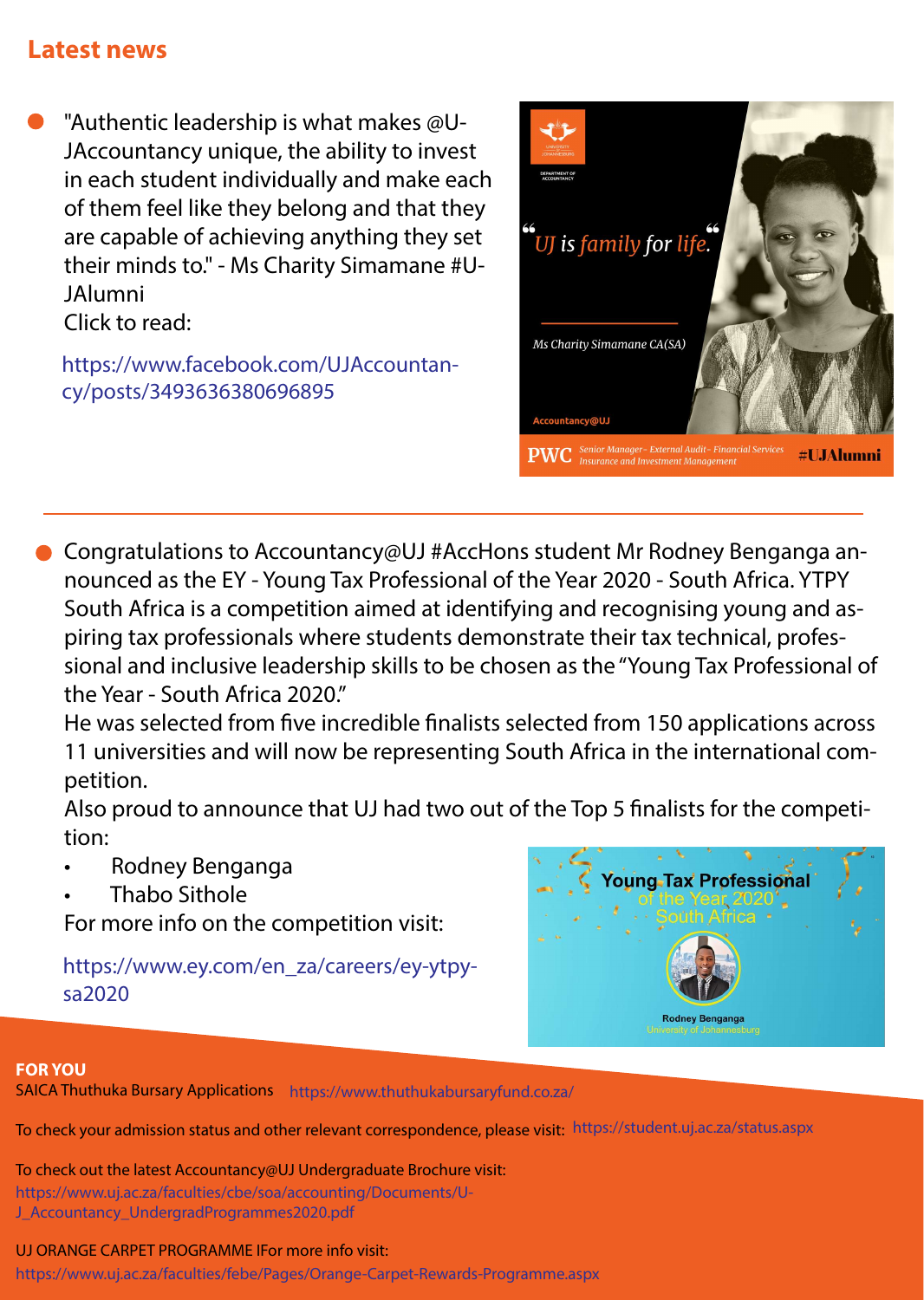Podcast by #UJAlumni Ms Tebogo Sehume who completed her B Com Accounting Honours (Specializing in Taxation) at the University of Johannesburg in 2009 and her M Com SA Taxation and International Taxation in 2013. Tebogo is currently the MD of Thamani Financial Services. Super Power Podcast By Tebogo Sehume A podcast about women, and how they are killing it in business, their careers and how they handle what life throws at them. We get to learn from girl bosses, corporate ladder queens and ordinary women about how they handle themselves in today's world.

The fourth industrial revolution – commonly referred to as #4IR – is here, and whether you realise it or not, it's transforming your life in subtle and powerful ways all the time. For more info visit: https://universityofjohannesburg.us/4ir/

https://anchor.fm/tebogo-sehume







Congrats to Prof Tankiso Moloi announced as speaker at the SAIPA Accounting iNDABA 2020. For more info visit:

Or

https://www.saipa.co.za/saipa-accounting-indaba-2020/

https://www.saipa.co.za/saipa-accounting-indaba-2020/#speaker

THE FUTURE IS COMING. WE'VE PRE-IMAGINED IT.

## How UJ steered the academic year through lockdown and online education

### https://www.dailymaverick.co.za/arti-

cle/2020-10-14-how-uj-steered-the-academic-year-through-lockdown-and-onlin e-education/?fbclid=IwAR0Tsv2GxX6jK5ntG4-cTD2zHdiruNUbleIF-6Yn5TNkvLKX VH5icrHIs80